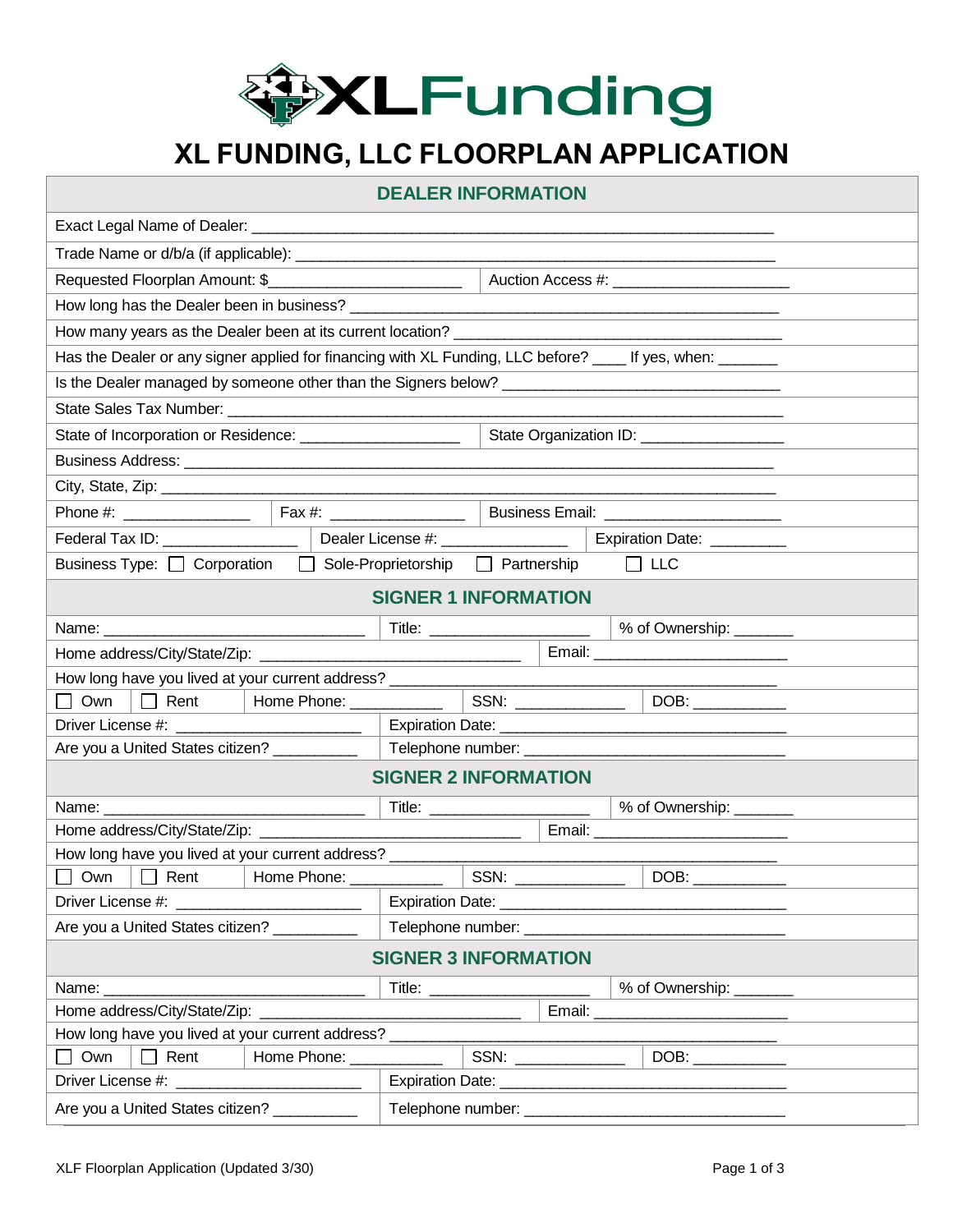| <b>OPERATIONS MANAGER INFORMATION</b><br>(To be completed if Operations Manager is not an owner) |     |      |              |  |
|--------------------------------------------------------------------------------------------------|-----|------|--------------|--|
| <b>Operations Manager Name:</b>                                                                  |     |      |              |  |
| <b>Social Security Number:</b>                                                                   |     |      |              |  |
| Date of Birth:                                                                                   |     |      |              |  |
| Home Address:                                                                                    |     |      |              |  |
| Years @ Current Location:                                                                        | Own | Rent | Ownership %: |  |
| Are you a US Citizen?                                                                            |     |      |              |  |
| Driver's License Number                                                                          |     |      |              |  |
| <b>Issuing State:</b>                                                                            |     |      |              |  |
| <b>Expiration Date:</b>                                                                          |     |      |              |  |

| <b>Ownership</b>                                                                       |                                                    | <b>Inventory Information</b>                                     |                                                                                |                    |
|----------------------------------------------------------------------------------------|----------------------------------------------------|------------------------------------------------------------------|--------------------------------------------------------------------------------|--------------------|
| <b>Name</b>                                                                            | Ownership %                                        | <b>Title/Role</b>                                                | What type of inventory do you keep on your lot (check all that<br>$apply$ ?    |                    |
|                                                                                        |                                                    |                                                                  | $\Box$ High Line $\Box$ Motorcycle $\Box$ Power Sports $\Box$ Rental $\Box$ RV |                    |
|                                                                                        |                                                    |                                                                  | $\Box$ Salvage $\Box$ Subcompact $\Box$ Domestic $\Box$ Import $\Box$ SUV      |                    |
|                                                                                        |                                                    |                                                                  | $\Box$ Truck $\Box$ Other:                                                     |                    |
|                                                                                        |                                                    |                                                                  | <b>Inventory Purchasing &amp; Acquisition</b>                                  |                    |
| <b>Automotive Industry Experience</b>                                                  |                                                    |                                                                  | Source:                                                                        | <b>Units/Month</b> |
| Area                                                                                   | # Years Exp.                                       | <b>Comments</b>                                                  | Auction:                                                                       |                    |
| <b>General Automotive</b>                                                              |                                                    |                                                                  | Auction:                                                                       |                    |
| Retail                                                                                 |                                                    |                                                                  | Wholesaler:                                                                    |                    |
| Wholesale                                                                              |                                                    |                                                                  | Wholesaler:                                                                    |                    |
| Finance                                                                                |                                                    |                                                                  | Trade-Ins:                                                                     |                    |
| Salvage                                                                                |                                                    |                                                                  | Other:                                                                         |                    |
| <b>RV</b>                                                                              |                                                    |                                                                  | <b>Lot Description</b>                                                         |                    |
| Manufacturing                                                                          |                                                    |                                                                  | How many units will the lot hold?                                              |                    |
| Other (Please describe)                                                                |                                                    |                                                                  | How many units are currently on the lot?                                       |                    |
|                                                                                        | <b>Other Floor Plan Lines of Credit</b>            |                                                                  | How many units do you wish to be on the<br>lot?                                |                    |
| <b>Financial Institution</b>                                                           | <b>Credit Limit</b>                                | <b>Current Balance</b>                                           | What is your lot surface?                                                      |                    |
|                                                                                        |                                                    |                                                                  | <b>Additional Comments:</b>                                                    |                    |
|                                                                                        |                                                    |                                                                  |                                                                                |                    |
| Describe your typical                                                                  | <b>Business Information</b>                        |                                                                  | <b>Unit Information</b>                                                        |                    |
| consumer:                                                                              |                                                    |                                                                  |                                                                                |                    |
| # of Locations:                                                                        |                                                    |                                                                  | How many units do you sell in a month<br>(avg.)?                               |                    |
| <b>Retail Lending Sources</b><br>(check all that apply)                                | $\Box$ Banks $\Box$ Finance Co.<br>$\Box$ Subprime |                                                                  | What is your average turn time?                                                |                    |
| Primary Competition (check all that apply):<br>□ BHPH □ Used Car Dealers □ Wholesalers |                                                    | How long does it take from unit purchase<br>to Front Line Ready? |                                                                                |                    |
| $\Box$ Other:                                                                          |                                                    | What is your average wholesale value?                            |                                                                                |                    |

| <b>Inventory Information</b>                                                |             |  |  |
|-----------------------------------------------------------------------------|-------------|--|--|
| What type of inventory do you keep on your lot (check all that<br>$apply$ ? |             |  |  |
| □ High Line □ Motorcycle □ Power Sports □ Rental □ RV                       |             |  |  |
| $\Box$ Salvage $\Box$ Subcompact $\Box$ Domestic $\Box$ Import $\Box$ SUV   |             |  |  |
| $\Box$ Truck $\Box$ Other:                                                  |             |  |  |
| <b>Inventory Purchasing &amp; Acquisition</b>                               |             |  |  |
| Source:                                                                     | Units/Month |  |  |
| Auction:                                                                    |             |  |  |
| Auction:                                                                    |             |  |  |
| Wholesaler:                                                                 |             |  |  |
| Wholesaler <sup>.</sup>                                                     |             |  |  |
| Trade-Ins:                                                                  |             |  |  |
| Other:                                                                      |             |  |  |
| <b>Lot Description</b>                                                      |             |  |  |
| How many units will the lot hold?                                           |             |  |  |
| How many units are currently on the lot?                                    |             |  |  |
| How many units do you wish to be on the<br>lot?                             |             |  |  |
| What is your lot surface?                                                   |             |  |  |
| <b>Additional Comments:</b>                                                 |             |  |  |
| <b>Unit Information</b>                                                     |             |  |  |

| How many units do you sell in a month<br>(avg.)?                 |  |
|------------------------------------------------------------------|--|
| What is your average turn time?                                  |  |
| How long does it take from unit purchase<br>to Front Line Ready? |  |
| What is your average wholesale value?                            |  |